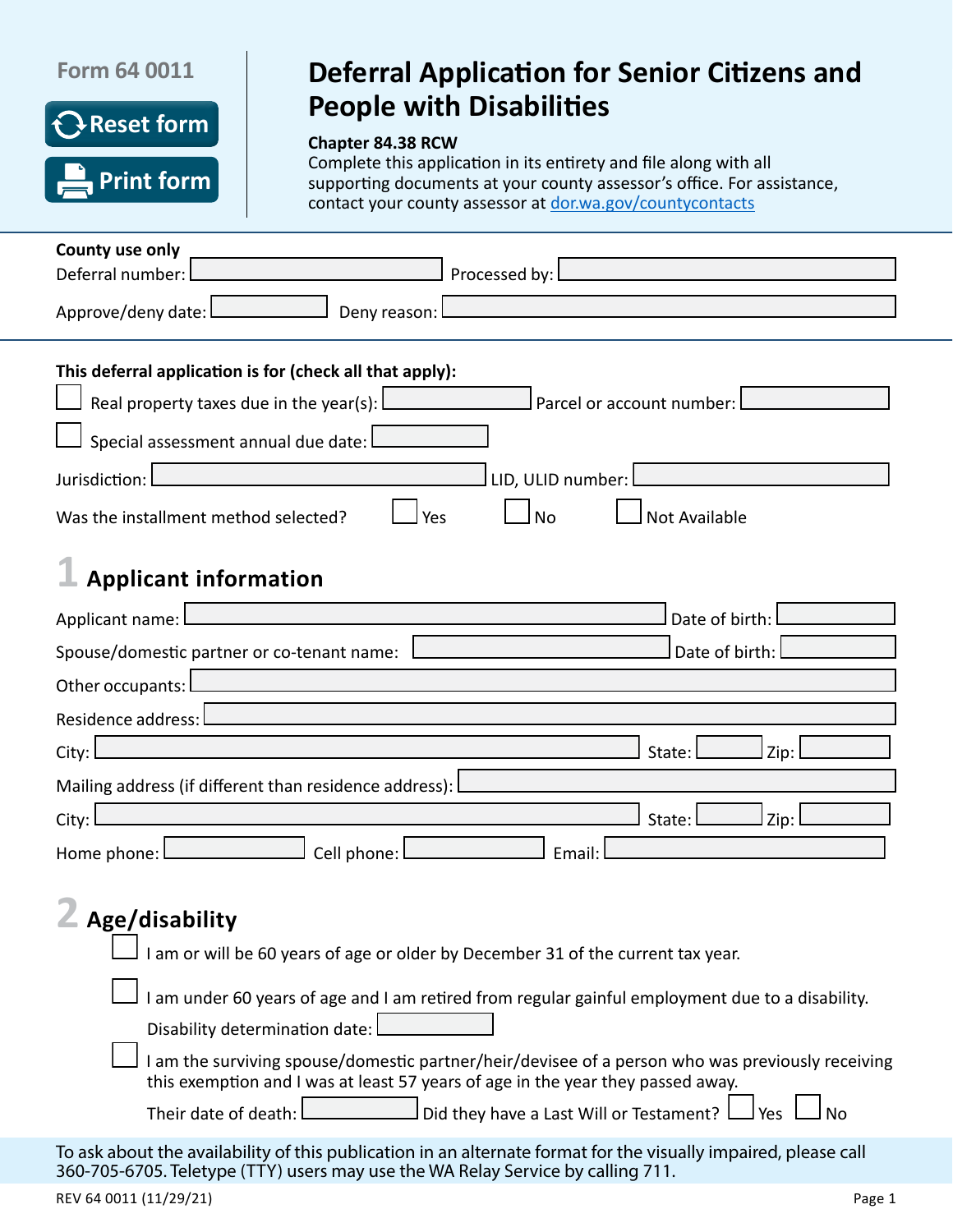| <b>Ownership and occupancy</b>                                                                                                                                               |     |                                                   |                                                                                                                     |  |  |
|------------------------------------------------------------------------------------------------------------------------------------------------------------------------------|-----|---------------------------------------------------|---------------------------------------------------------------------------------------------------------------------|--|--|
| Date property purchased: L                                                                                                                                                   |     | Date property initially occupied:                 |                                                                                                                     |  |  |
|                                                                                                                                                                              |     |                                                   | I occupy the residence: $\Box$ More than 6 months in a calendar year. $\Box$ Less than 6 months in a calendar year. |  |  |
| <b>Property information</b><br>Type of residence:                                                                                                                            |     |                                                   |                                                                                                                     |  |  |
| Single-family home                                                                                                                                                           |     | Single unit of a multi-unit dwelling duplex/condo | Mobile home                                                                                                         |  |  |
|                                                                                                                                                                              |     |                                                   | If mobile home, provide a copy of the Department of Licensing Certificate of Title or Title Elimination document.   |  |  |
| This residence includes:                                                                                                                                                     |     |                                                   |                                                                                                                     |  |  |
| Less than or equal to one acre of land.                                                                                                                                      |     |                                                   |                                                                                                                     |  |  |
|                                                                                                                                                                              |     |                                                   |                                                                                                                     |  |  |
| More than one acre of land.                                                                                                                                                  |     |                                                   |                                                                                                                     |  |  |
| If more than one acre, list the zoning regulation for your parcel.                                                                                                           |     |                                                   |                                                                                                                     |  |  |
| <b>Homeowners insurance:</b>                                                                                                                                                 | Yes | <b>No</b>                                         |                                                                                                                     |  |  |
| If yes, provide a copy of your most recent Fire and Casualty Insurance policy and/or statement. See the<br>instructions for more information regarding homeowners insurance. |     |                                                   |                                                                                                                     |  |  |
| Liens and obligations (include balance as of January 1)                                                                                                                      |     |                                                   |                                                                                                                     |  |  |
| <b>Reverse Mortgage</b>                                                                                                                                                      | Yes | No \$                                             |                                                                                                                     |  |  |
| 1st Mortgage                                                                                                                                                                 | Yes | No \$l                                            | <u> 1980 - Johann Barn, amerikan bestemannten (</u>                                                                 |  |  |
| 2nd Mortgage                                                                                                                                                                 | Yes | $No \, \zeta$                                     |                                                                                                                     |  |  |
| Special assessments                                                                                                                                                          | Yes |                                                   | $\overline{N}$                                                                                                      |  |  |
| Other liens, HELOC, etc.                                                                                                                                                     | Yes | $No \, \$C$                                       |                                                                                                                     |  |  |
| <b>Combined disposable income</b><br>Year:<br>Total combined disposable income from the Combined Disposable Income Worksheet: \$                                             |     |                                                   |                                                                                                                     |  |  |
| (See instructions. Submit your completed worksheet with this application.)                                                                                                   |     |                                                   |                                                                                                                     |  |  |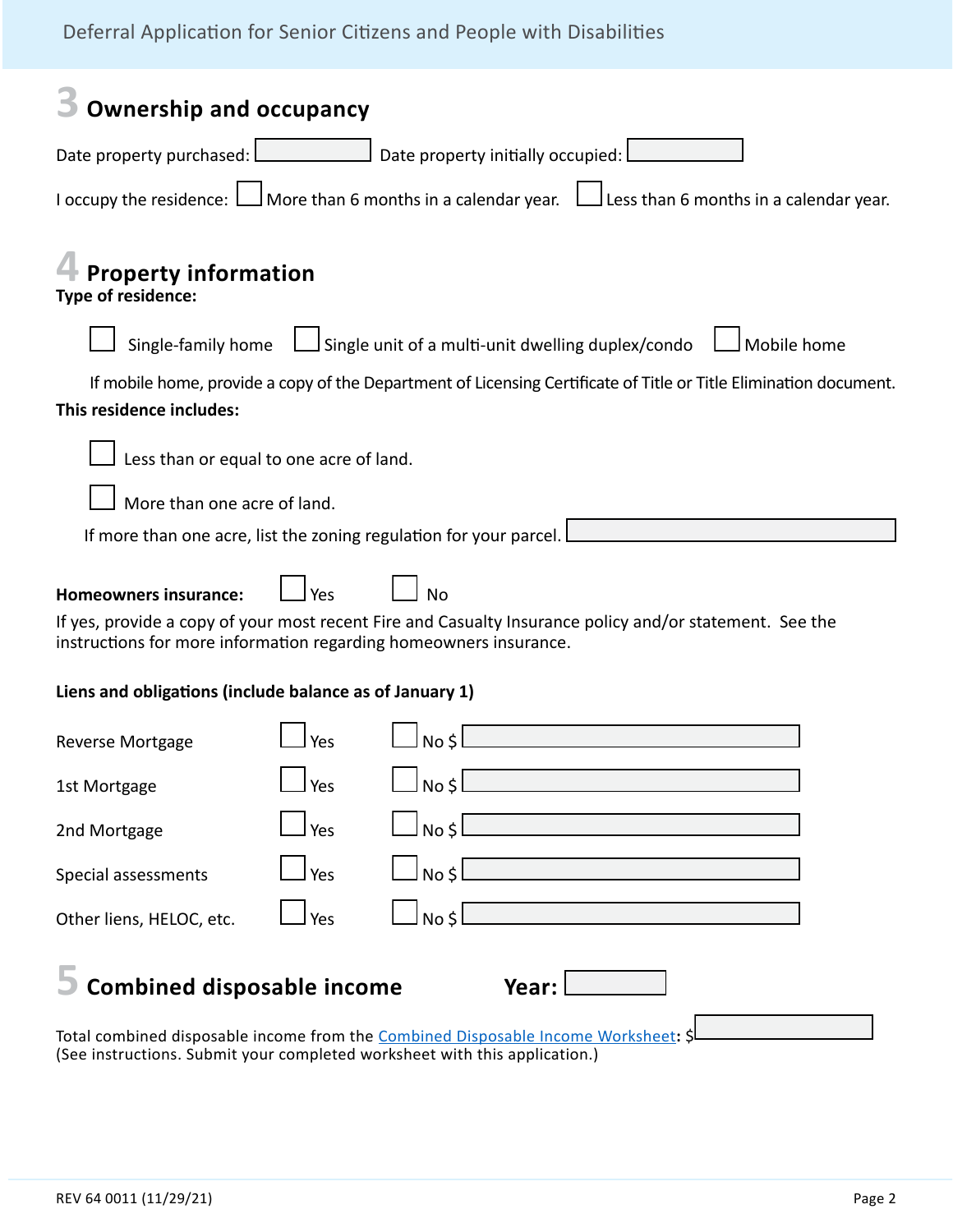# **6 Certification**

# **Section A**

By signing this form, I confirm that I:

- Understand that any deferred real property taxes and/or special assessments, with 5% annual interest, are a lien upon this property and the lien becomes due when:
	- o I transfer ownership of my property to someone else.
	- o I no longer permanently reside at the residence.
	- o My property is condemned.
	- $\circ$  I no longer maintain a fire and casualty insurance policy naming the Washington State Department of Revenue as a loss payee in an amount that is sufficient to protect the interest of the state, and the deferred amount exceeds 100% of my equity in only the land value.
	- o I die. Unless my surviving spouse, domestic partner, heir, or devisee is at least 57 years old, meets the qualifications for the deferral, and files an application with the county assessor within 90 days of your death.
- Understand that future deferrals are not automatic and I must renew my application to defer property taxes in a future year.
- Declare under penalty of perjury that the information in this application is true and complete.

| Applicant signature: L               | l Date: L        | J Percent ownership: L               |
|--------------------------------------|------------------|--------------------------------------|
| Spouse/domestic partner signature: L | Date: L          | $\perp$ Percent ownership: $\lfloor$ |
| Other owner signature: L             | <b>I</b> Date: L | $J$ Percent ownership: $L$           |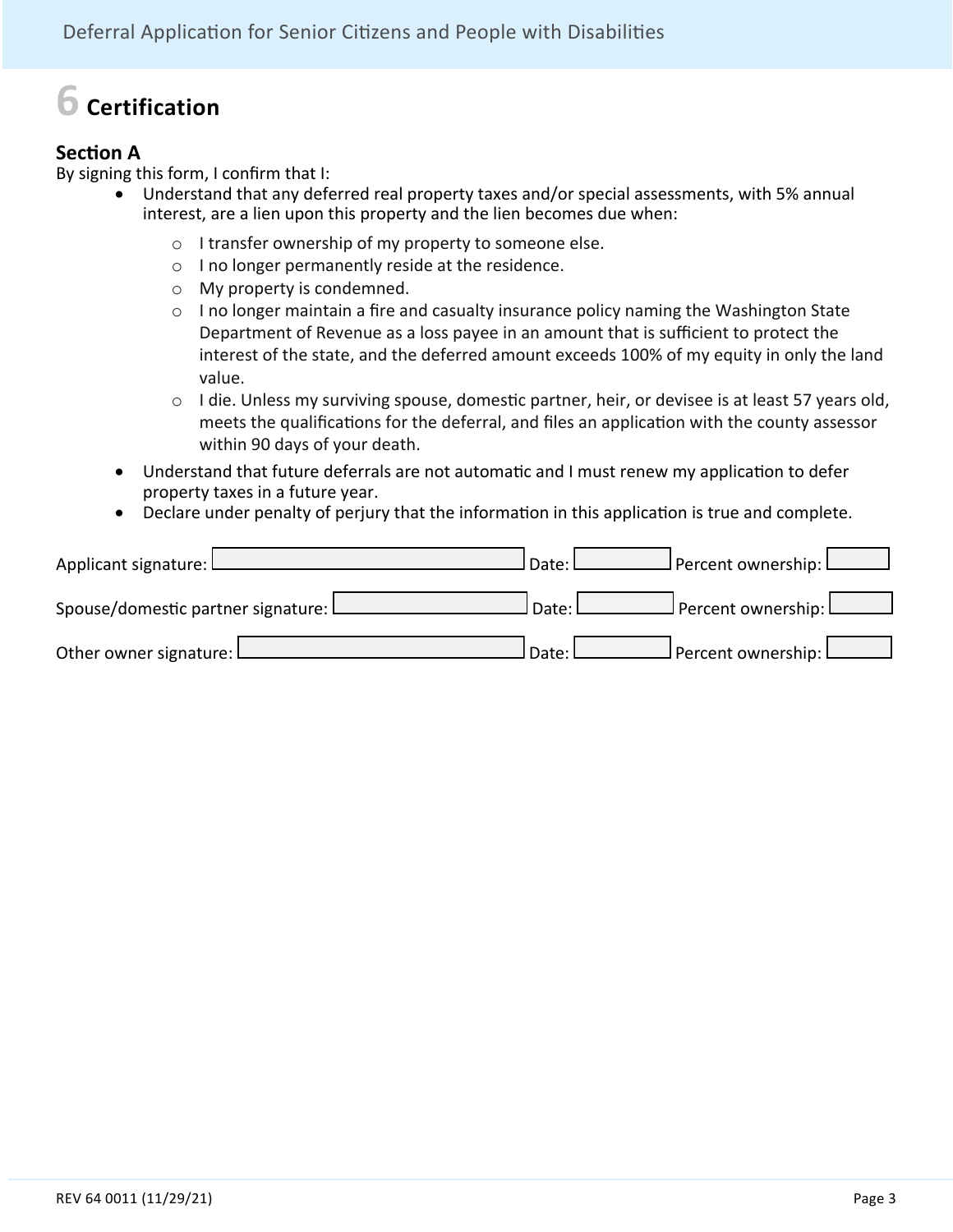## **Section B (May need to be completed. See instructions for more information.)**

Co-signature of lender if the contract between you and your lender requires the lender to collect funds to pay real property taxes. Must be signed before a notary public, the assessor, or deputy assessor where the residence is located.

| <b>Notary form</b><br>State of Washington                                                  |                       |
|--------------------------------------------------------------------------------------------|-----------------------|
| County of _______________________________                                                  |                       |
| This record was acknowledged before me on ________________________________ [Date] by       |                       |
| [title of [Name of lender respresentative] as __________________________________ [title of |                       |
|                                                                                            |                       |
|                                                                                            |                       |
|                                                                                            | (Signature of Notary) |
| (Seal or stamp)                                                                            |                       |

(Title of Office)

\_\_\_\_\_\_\_\_\_\_\_\_\_\_\_\_\_\_\_\_\_\_\_\_

My commission expires: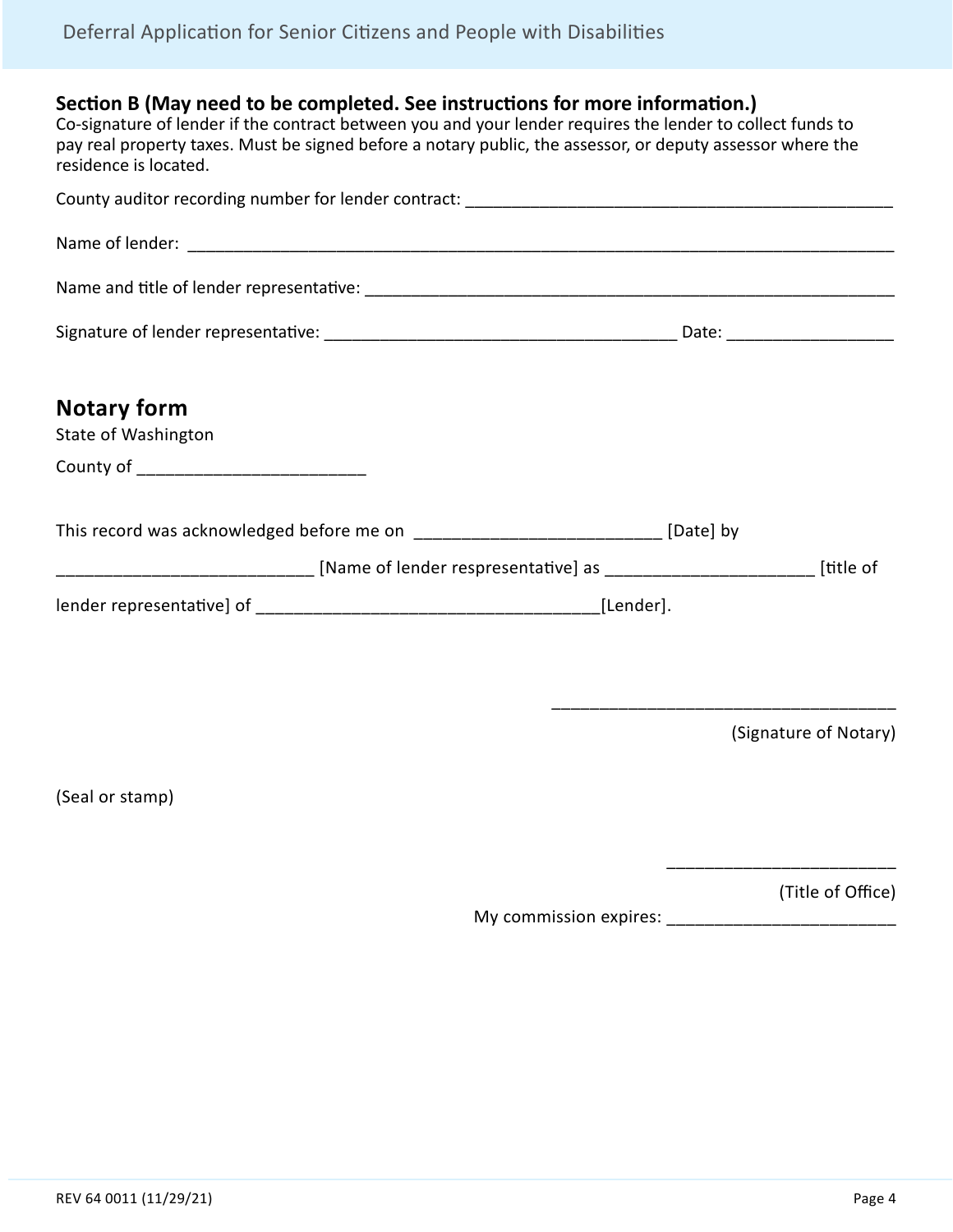# **Instructions for completing the application**

Complete Parts 1 through 6 in their entirety and include supporting documents to avoid delays in application processing. If you have questions, contact your county assessor's office at [dor.wa.gov/countycontacts](http://dor.wa.gov/countycontacts).

# **Part 1**

A co-tenant is someone who lives with you and has an ownership interest in your home. Other occupants are people who live with you who don't have ownership interest in your home.

# **Part 2**

Check the appropriate box. See the **Documents to Include** section in these instructions to determine what to send for proof of age or disability. If you are the surviving spouse/domestic partner, heir, or devisee of a person who previously received the deferral, provide a copy of their death certificate as well as a copy of their Last Will and Testament if they had one. If they died without a Last Will and Testament, provide a statement explaining why you as the surviving spouse/domestic partner, heir, devisee are entitled to receive the property after their death.

# **Part 3**

Enter the date you purchased the residence and the date you began occupying the residence even if the dates are the same. A share ownership in cooperative housing, life estates, leases for life, and revocable trusts are not qualifying forms of ownership for this deferral program.

## **Part 4**

Details regarding your specific residence and parcel data can be obtained from your county assessor's office.

If your parcel is more than one acre, but you are only allowed to defer the taxes on one acre, a lien will be placed on your entire property unless you provide a clear legal description for only the portion eligible for the deferral.

You can defer up to 80% of your equity value in the residence. If you have a homeowner's insurance policy that you have **Washington State Department of Revenue-Property Tax Division, PO Box 47471, Olympia WA 98504** as a loss payee, your equity value is the assessed value of the residence plus land minus the debts and encumbrances secured by the property.

If you do not have homeowner's insurance or your policy does not list the department as a loss payee, your equity value is the assessed value of land only minus the debts and encumbrances secured by the property.

List the balance of all liens and obligations secured by your property as of January 1 of the application year.

# **Part 5**

Complete the [Combined Disposable Income](http://dor.wa.gov/sites/default/files/legacy/Docs/forms/PropTx/Forms/63-0036.pdf)  [Worksheet](http://dor.wa.gov/sites/default/files/legacy/Docs/forms/PropTx/Forms/63-0036.pdf) and enter the total here.

## **How combined disposable income is calculated**

Per RCW 84.36.383(1) "combined disposable income" is your disposable income plus the disposable income of your spouse/domestic partner and any co-tenants, minus deductible expenses.

### **How disposable income is calculated**

"Disposable income" has a specific definition for the purpose of this program. Per RCW 84.36.383(6), "disposable income" is adjusted gross income, as defined in the federal internal revenue code, plus all of the following that were not included in, or were deducted from, adjusted gross income:

- Capital gains, other than a gain on the sale of a principal residence that is reinvested in a new principal residence.
- Amounts deducted for losses or depreciation.
- Pensions and annuities.
- • Social security act and railroad retirement benefits.
- Military pay and benefits other than attendantcare and medical-aid payments.
- Veterans pay and benefits other than attendantcare, medical-aid payments, VA disability benefits, and DIC.
- Dividend receipts.
- Interest received on state and municipal bonds.

These incomes are included in "disposable income" even when it is not taxable for IRS purposes.

## **What are deductible expenses**

Expenses paid by your spouse/domestic partner (not reimbursed or covered by insurance) for:

- Prescription drugs.
- Treatment or care of either person in the home or in a nursing home, boarding home, or adult family home.